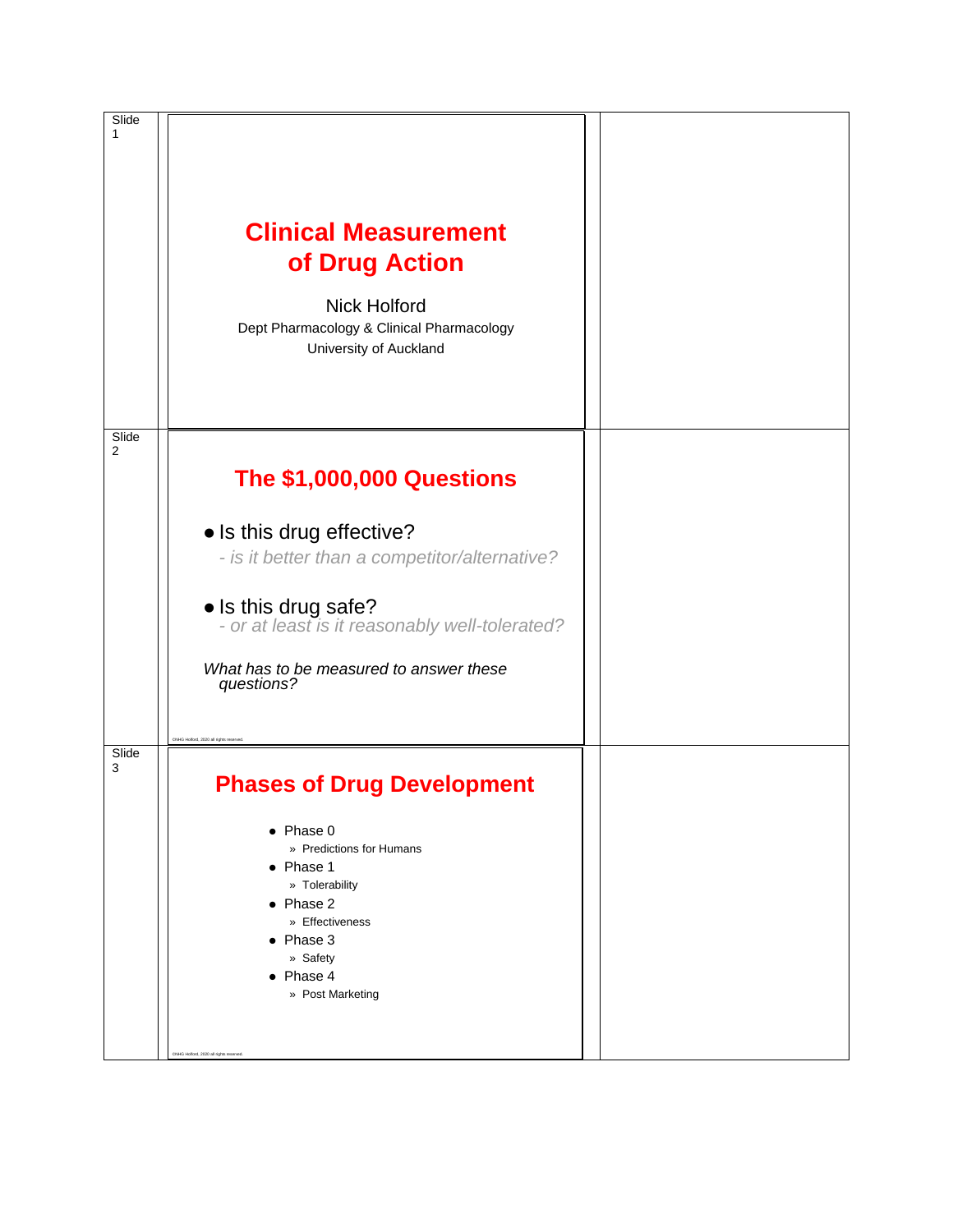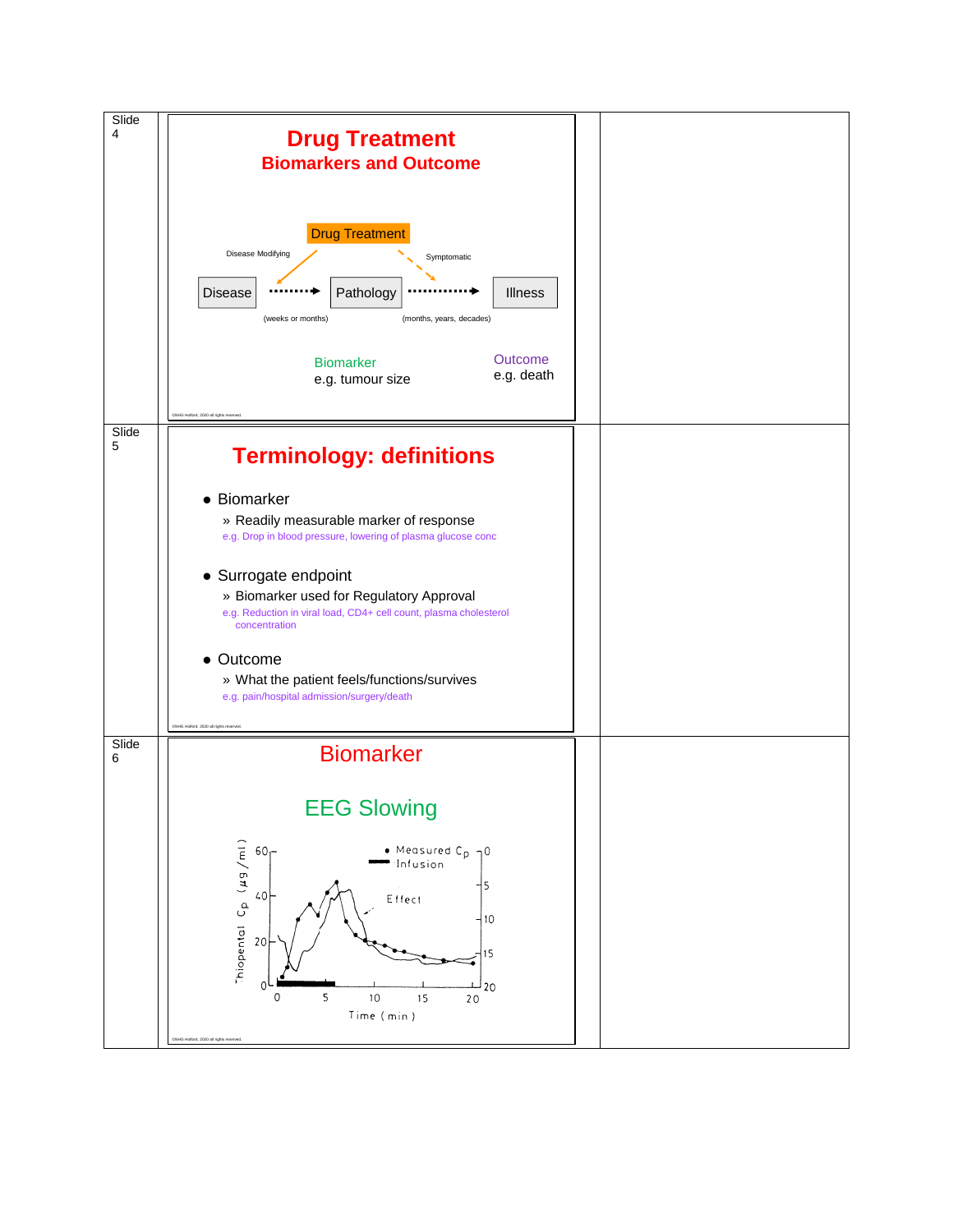| Slide<br>$\overline{7}$ | <b>Surrogate Endpoint</b><br><b>HIV viral load and CD4 count</b><br>Enfuvirtide, an HIV-1 Fusion Inhibitor,<br>for Drug-Resistant HIV Infection<br>in North and South America<br>"At 24 weeks, the  change from base line in the viral load (intention-to-treat, last<br>observation carried forward) was a decrease of $1.696$ in the enfuvirtide group, and a<br>decrease of 0.764 log 10 copies per milliliter in the control group (P<0.001).<br>The mean increases in CD4+ cell count were 76 cells per cubic millimeter and 32 cells per<br>cubic millimeter, respectively (P<0.001)." | Lalezari JP, Henry K, O'Hearn M,<br>Montaner JS, Piliero PJ, Trottier B, et al.<br>Enfuvirtide, an HIV-1 fusion inhibitor, for<br>drug-resistant HIV infection in North and<br>South America. N Engl J Med.<br>2003;348(22):2175-85. |
|-------------------------|----------------------------------------------------------------------------------------------------------------------------------------------------------------------------------------------------------------------------------------------------------------------------------------------------------------------------------------------------------------------------------------------------------------------------------------------------------------------------------------------------------------------------------------------------------------------------------------------|--------------------------------------------------------------------------------------------------------------------------------------------------------------------------------------------------------------------------------------|
|                         | Lalezari et al. NEJM 2003                                                                                                                                                                                                                                                                                                                                                                                                                                                                                                                                                                    |                                                                                                                                                                                                                                      |
| Slide<br>8              | <b>Clinical Outcome</b>                                                                                                                                                                                                                                                                                                                                                                                                                                                                                                                                                                      | Scandinavian Simvastatin Survival Study<br>Group. Randomised trial of cholesterol<br>lowering in 4444 patients with coronary<br>heart disease: the Scandinavian                                                                      |
|                         | Decreased Risk of Death<br>THE LANCET                                                                                                                                                                                                                                                                                                                                                                                                                                                                                                                                                        | Simvastatin Survival Study (4S). Lancet.<br>1994;344:1383-89.                                                                                                                                                                        |
|                         | THE STATE OF                                                                                                                                                                                                                                                                                                                                                                                                                                                                                                                                                                                 |                                                                                                                                                                                                                                      |
|                         | Randomised trial of cholesterol lowering in 4444 patients with<br>coronary heart disease: the Scandinavian Simvastatin Survival<br>Study (4S)                                                                                                                                                                                                                                                                                                                                                                                                                                                |                                                                                                                                                                                                                                      |
|                         | Scandinavian Simvastatin Survival Study Group*                                                                                                                                                                                                                                                                                                                                                                                                                                                                                                                                               |                                                                                                                                                                                                                                      |
|                         | 1383<br>Vol 344 · November 19, 1994                                                                                                                                                                                                                                                                                                                                                                                                                                                                                                                                                          |                                                                                                                                                                                                                                      |
| Slide<br>9              | <b>Biomarkers vs. surrogate endpoints</b>                                                                                                                                                                                                                                                                                                                                                                                                                                                                                                                                                    |                                                                                                                                                                                                                                      |
|                         | • Biomarkers reflect an important feature of a<br>disease, so reliably reflect biological response to<br>drug<br>» this is not the same as therapeutic response in terms<br>of improved patients outcomes                                                                                                                                                                                                                                                                                                                                                                                    |                                                                                                                                                                                                                                      |
|                         | • Surrogate endpoints are supposed to be readily<br>measurable biomarkers that closely reflect<br>eventual clinical outcomes<br>» a laboratory substitute for a clinically meaningful<br>result, causally linking disease with outcome                                                                                                                                                                                                                                                                                                                                                       |                                                                                                                                                                                                                                      |
|                         | CNHG Holford, 2020 all rights reserv                                                                                                                                                                                                                                                                                                                                                                                                                                                                                                                                                         |                                                                                                                                                                                                                                      |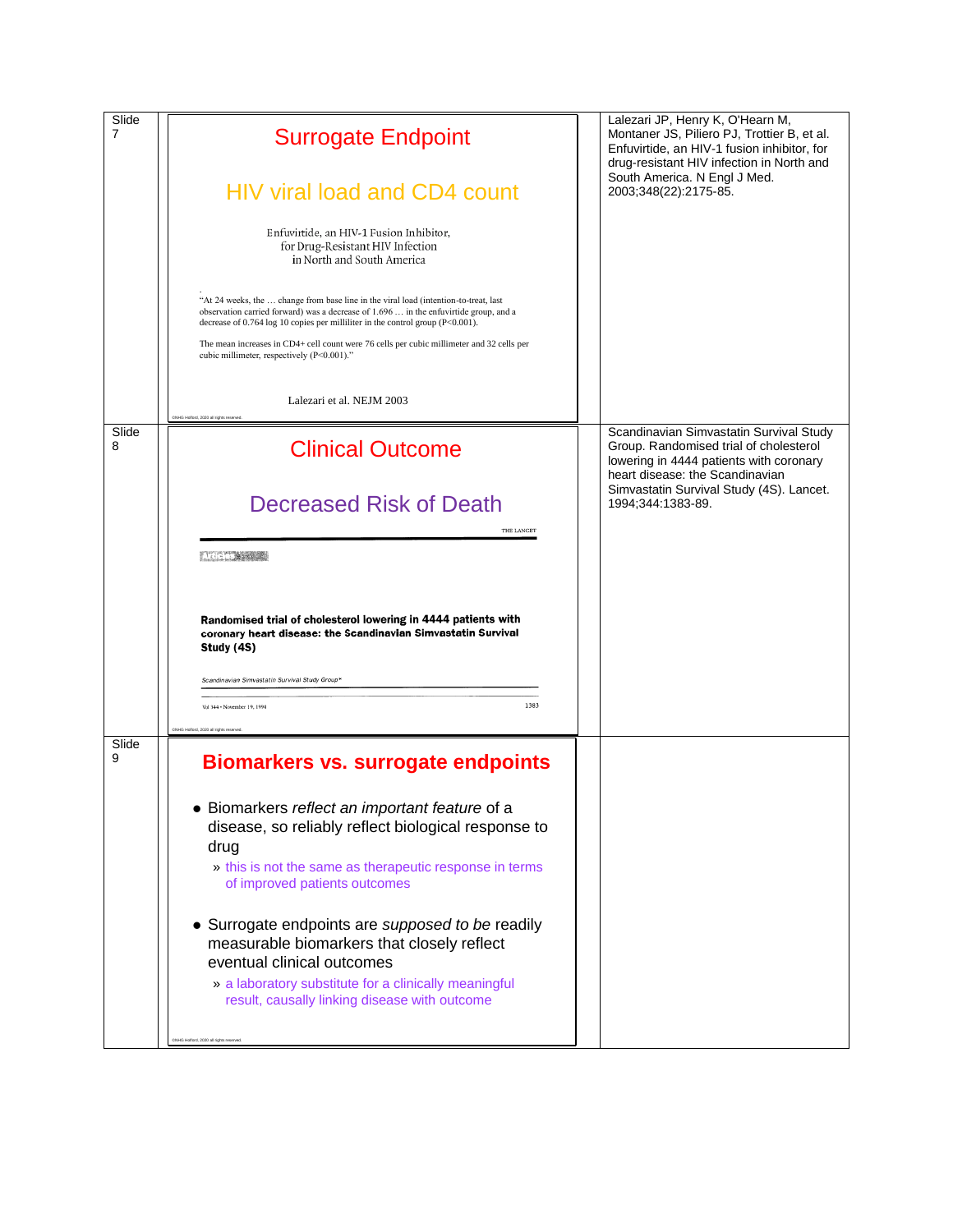| 10<br><b>Examples of biomarkers, surrogate</b><br>endpoints and clinical outcomes                                                                                                                                                                                                                                                                    |  |
|------------------------------------------------------------------------------------------------------------------------------------------------------------------------------------------------------------------------------------------------------------------------------------------------------------------------------------------------------|--|
|                                                                                                                                                                                                                                                                                                                                                      |  |
|                                                                                                                                                                                                                                                                                                                                                      |  |
|                                                                                                                                                                                                                                                                                                                                                      |  |
| Therapeutic class<br><b>Clinical endpoint</b><br>Biomarker/surrogate                                                                                                                                                                                                                                                                                 |  |
| Physiologic markers<br>Antihypertensive drugs<br>↓Blood pressure<br><b>J</b> Stroke<br>Drugs for glaucoma<br>↓Intraocular pressure<br>Preservation of vision<br>Drugs for osteoporosis<br>↑Bone density<br>↓ Fracture rate<br>Antiarrhythmic drugs<br><b>Arrhythmias</b><br>↑ Survival                                                               |  |
| Laboratory markers<br>Clinical cure<br>Antibiotics<br>Negative culture<br>↑CD4 count, ↓viral RNA<br>↑Survival<br>Antiretroviral drugs<br>Antidiabetic drugs<br>↓Blood glucose<br><b>\Morbidity</b><br>Lipid-lowering drugs<br>↓Cholesterol<br>↓ Coronary artery disease<br>Drugs for prostate cancer<br>↓Prostate-specific antigen<br>Tumor response |  |
| CNHG Holford, 2020 all rights reserved<br>Slide<br>11                                                                                                                                                                                                                                                                                                |  |
| <b>Important characteristics &amp; distinctions</b>                                                                                                                                                                                                                                                                                                  |  |
| • Biomarkers<br>» Repeated measurements possible<br>» Usually cheap<br>» Often high content information<br>» Often give rapid indication of response<br>» Can be of prognostic or diagnostic value                                                                                                                                                   |  |
| • Clinical Outcome<br>» Subjective (e.g. pain)<br>» Often only happens once (e.g. death)<br>» Can take many years for differences to be evident                                                                                                                                                                                                      |  |
| CNHG Holford, 2020 all rights re                                                                                                                                                                                                                                                                                                                     |  |
| Slide<br>12<br><b>Information Content</b>                                                                                                                                                                                                                                                                                                            |  |
| · Biomarker e.g. Blood Pressure<br>» 40-300 mm/hg<br>> 2-3 decimal digits<br>» High information<br>• Clinical Outcome e.g. Death<br>» Dead or alive<br>» Only 1 binary digit<br>» Low information                                                                                                                                                    |  |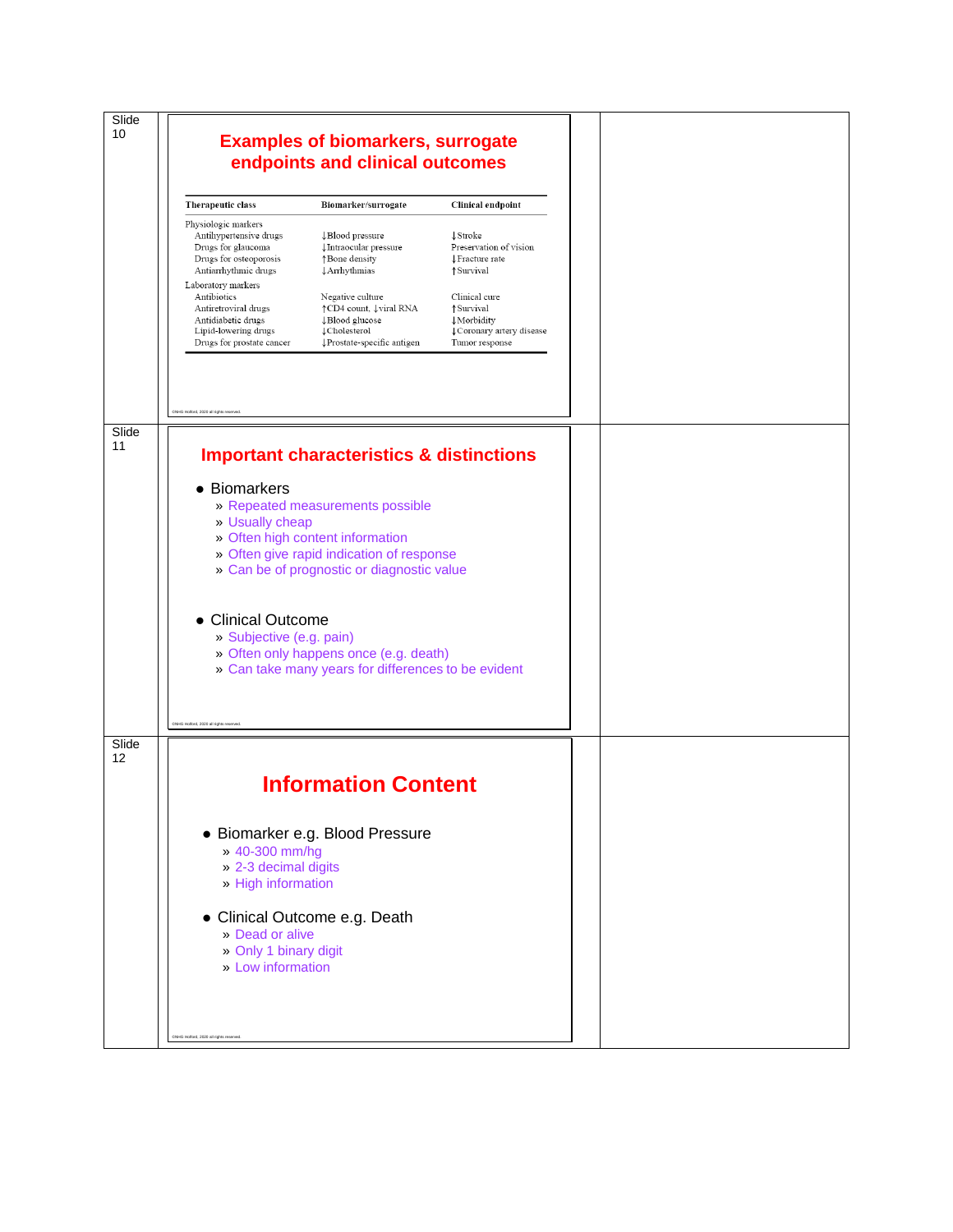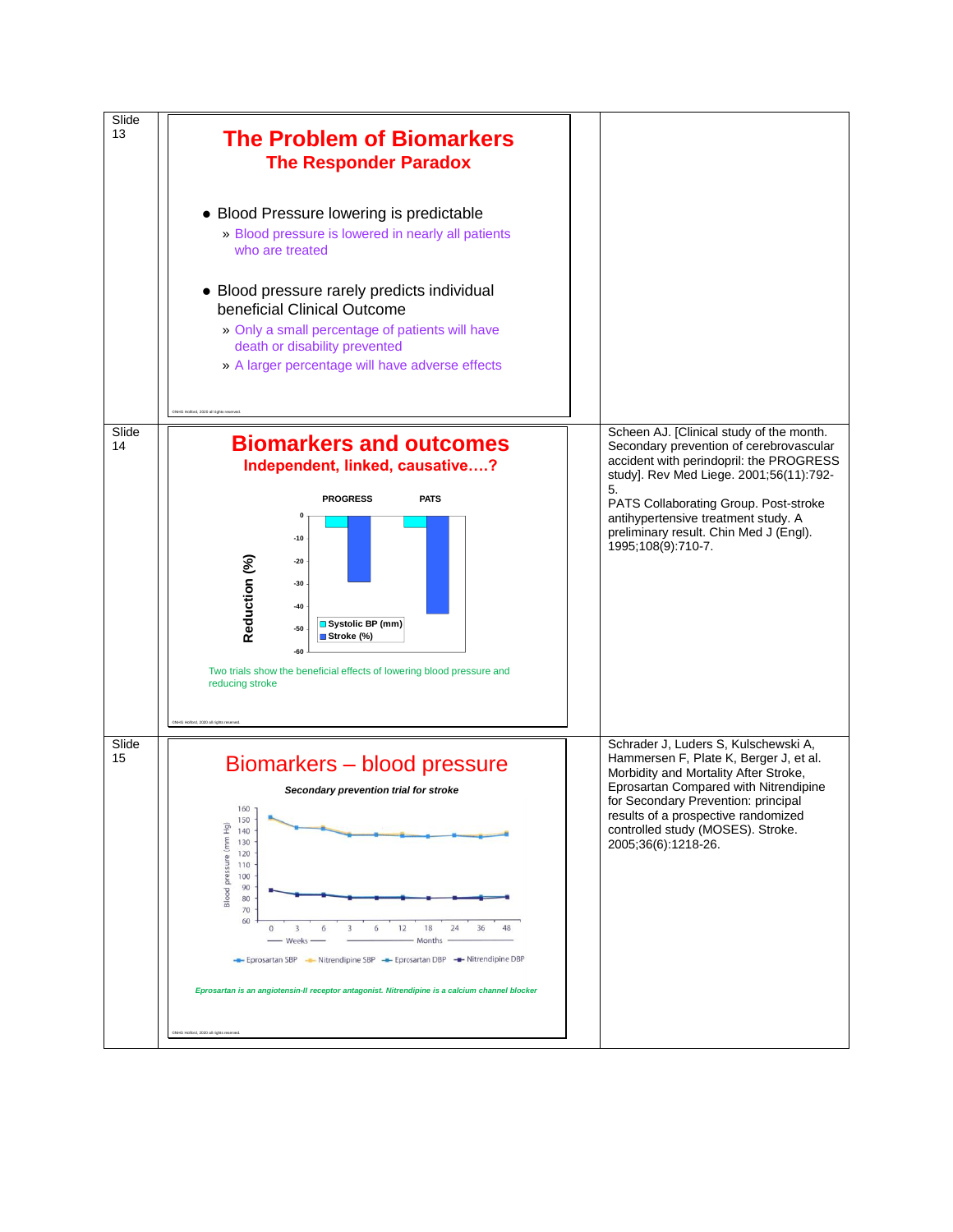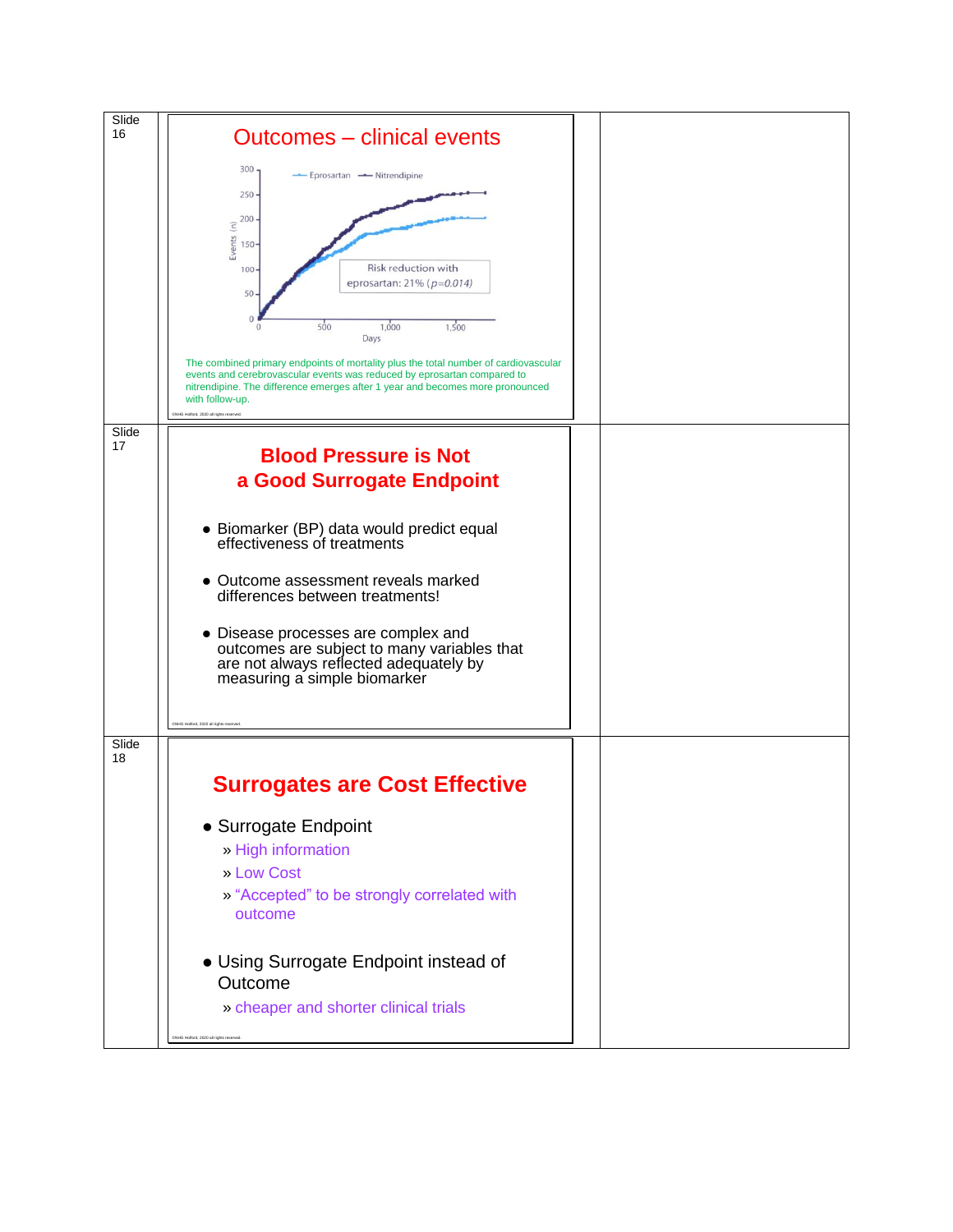| Slide<br>19 |                                                                                              |  |
|-------------|----------------------------------------------------------------------------------------------|--|
|             | <b>New formulations and generics</b>                                                         |  |
|             | • Drug concentration is the most widely used<br>surrogate endpoint                           |  |
|             | • Formulations with equivalent rate and extent of absorption are considered inter-changeable |  |
|             | • No clinical outcome required                                                               |  |
|             | • Generic drugs are a BIG industry                                                           |  |
|             | CNHG Holford, 2020 all rights reserver                                                       |  |
| Slide<br>20 | <b>Is the Drug Safe?</b>                                                                     |  |
|             | (toxicity and adverse events)                                                                |  |
|             |                                                                                              |  |
|             | • Adverse Events are hard to detect                                                          |  |
|             | • Some are predictable from                                                                  |  |
|             | pharmacological mechanism                                                                    |  |
|             | » e.g. BP lowering leads to fainting                                                         |  |
|             | • Many are idiosyncratic ('individual mix')                                                  |  |
|             | and difficult to predict in the individual                                                   |  |
|             | » e.g. dry cough associated with ACE                                                         |  |
|             | inhibitors                                                                                   |  |
|             |                                                                                              |  |
|             | NHG Holford, 2020 all rights reserver                                                        |  |
| Slide<br>21 |                                                                                              |  |
|             | <b>Phases of Drug Development</b>                                                            |  |
|             | <b>Safety and monitoring</b>                                                                 |  |
|             |                                                                                              |  |
|             | $\bullet$ Phase 0<br>» Predictions for Humans                                                |  |
|             | $\bullet$ Phase 1                                                                            |  |
|             | » Tolerability                                                                               |  |
|             | $\bullet$ Phase 2<br>» Effectiveness                                                         |  |
|             | Phase 3                                                                                      |  |
|             | Adverse event<br>» Safety<br>assessment &                                                    |  |
|             | Phase 4<br>monitoring                                                                        |  |
|             | » Post Marketing                                                                             |  |
|             | CNHG Holford, 2020 all rights reserver                                                       |  |
|             |                                                                                              |  |